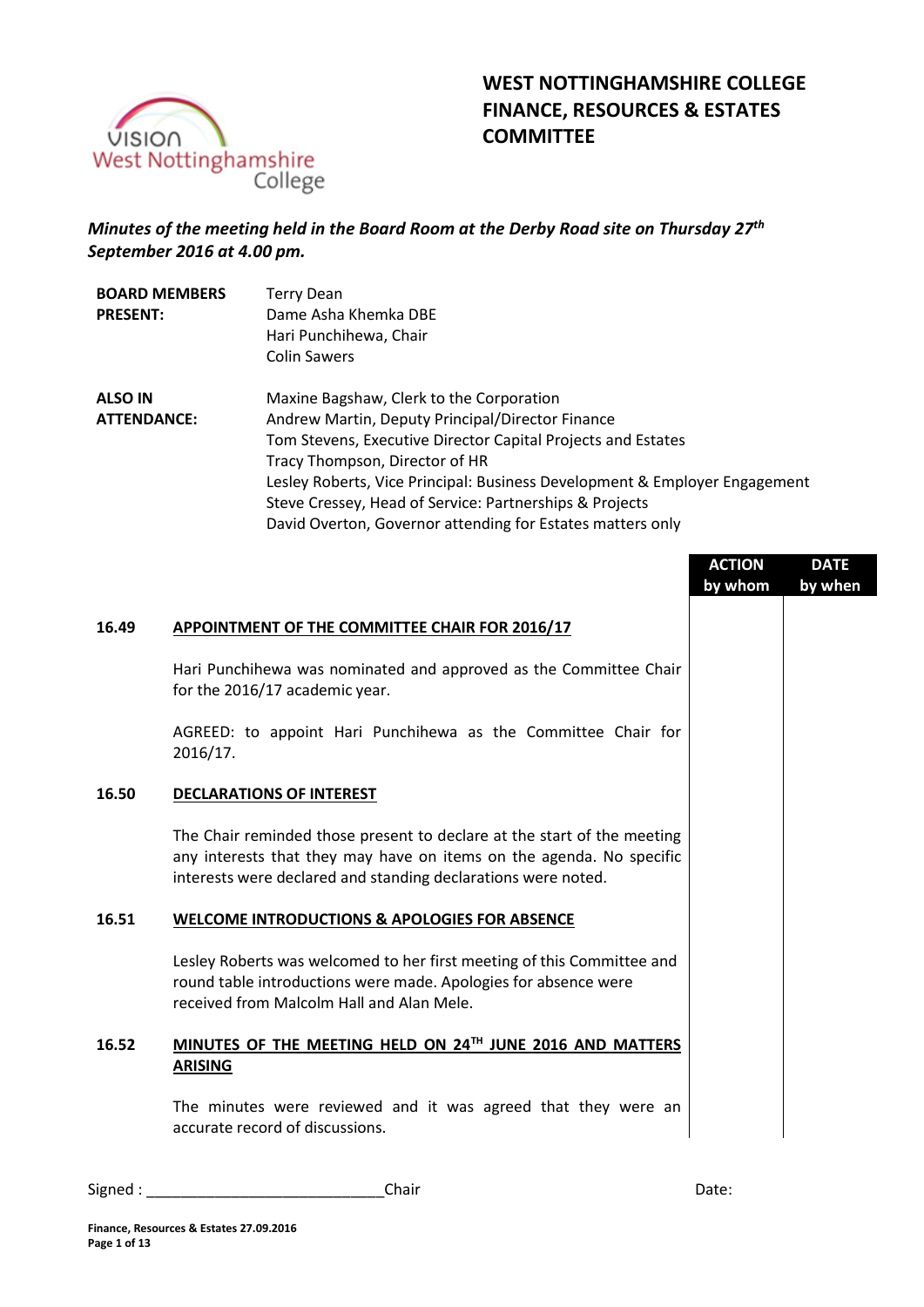|       | AGREED: to approve the minutes of the meeting held on 24 <sup>th</sup> June 2016.                                                                                                                                                                                                                                                                                                                                                                                                                                                                                                                                                                                                                                                                                                                                                                                                                                                                                                                                                                                                |         |          |
|-------|----------------------------------------------------------------------------------------------------------------------------------------------------------------------------------------------------------------------------------------------------------------------------------------------------------------------------------------------------------------------------------------------------------------------------------------------------------------------------------------------------------------------------------------------------------------------------------------------------------------------------------------------------------------------------------------------------------------------------------------------------------------------------------------------------------------------------------------------------------------------------------------------------------------------------------------------------------------------------------------------------------------------------------------------------------------------------------|---------|----------|
|       | There were no matters arising.                                                                                                                                                                                                                                                                                                                                                                                                                                                                                                                                                                                                                                                                                                                                                                                                                                                                                                                                                                                                                                                   |         |          |
| 16.53 | <b>ACTION PROGRESS REPORT</b>                                                                                                                                                                                                                                                                                                                                                                                                                                                                                                                                                                                                                                                                                                                                                                                                                                                                                                                                                                                                                                                    |         |          |
|       | Members reviewed the action progress table and a number of points<br>were noted/agreed:<br>Action points 1&2 - the Executive Director Capital Projects and<br>$\bullet$<br>Estates advised that completion of the Carbon Trust work had<br>now been deferred to February 2017.<br>Item $7 -$ the development of alumni and/or student<br>٠<br>ambassadors. It was explained that this is being reviewed and<br>has been set as an objective for the Director of Communications<br>and Marketing to develop. The Principal indicated that there<br>may need to be some initial investment made but provided<br>assurance that the College knows this is a priority and will<br>become more important with the development of the HE Centre.                                                                                                                                                                                                                                                                                                                                       | ED CP&E | Feb 2017 |
|       | AGREED: to note the update provided.                                                                                                                                                                                                                                                                                                                                                                                                                                                                                                                                                                                                                                                                                                                                                                                                                                                                                                                                                                                                                                             |         |          |
| 16.54 | <b>PROPERTY UPDATE</b>                                                                                                                                                                                                                                                                                                                                                                                                                                                                                                                                                                                                                                                                                                                                                                                                                                                                                                                                                                                                                                                           |         |          |
|       | The Executive Director Capital Projects and Estates introduced this item<br>and provided an update on projects still ongoing.                                                                                                                                                                                                                                                                                                                                                                                                                                                                                                                                                                                                                                                                                                                                                                                                                                                                                                                                                    |         |          |
|       | 1) Vision University Centre                                                                                                                                                                                                                                                                                                                                                                                                                                                                                                                                                                                                                                                                                                                                                                                                                                                                                                                                                                                                                                                      |         |          |
|       | Work is progressing to schedule with exception of external<br>٠<br>cladding to west elevation of the building and ceramic floor tiling<br>to ground floor atrium.<br>The first and second floors of the building were completed as<br>planned and internal works are now progressing. Handover has<br>been deferred to 5 <sup>th</sup> October for practical operational reasons,<br>for teaching to commence from 10 <sup>th</sup> October 2016. Between the<br>5 <sup>th</sup> and the 10 <sup>th</sup> the College will conclude installation of soft<br>furnishings etc.<br>Arrangements are in place to enable external cladding and<br>internal tiling to continue without disruption to College fit out. It<br>was confirmed that the delay to external cladding has not had an<br>impact upon the internal works required.<br>External cladding is anticipated to be on site by 26 <sup>th</sup> September<br>$\bullet$<br>with 4 weeks to install and a completion date of 28 <sup>th</sup> October<br>2016. The vast majority of the cladding required is now on site. |         |          |
|       | In general discussion the Board were advised that the original handover<br>date planned was 16 <sup>th</sup> September. It was agreed that as contractors were<br>late the Executive Director Capital Projects will look in to LADs. Teaching<br>is due to commence on 31 <sup>st</sup> October.                                                                                                                                                                                                                                                                                                                                                                                                                                                                                                                                                                                                                                                                                                                                                                                 |         |          |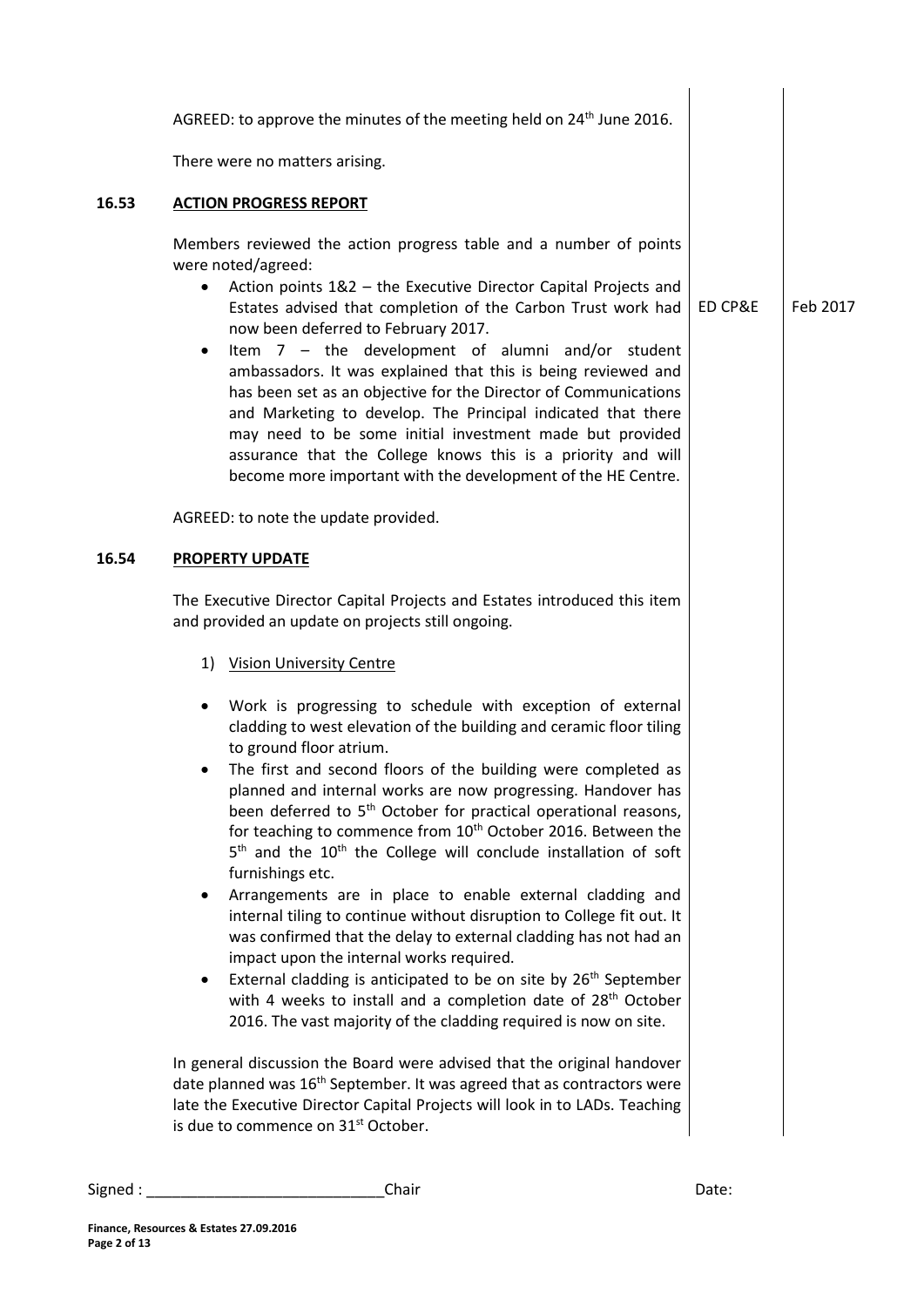The Committee were reminded that contractors had a late start because of the late decision from the LEP Board regarding capital investment. He provided assurance that the project was in line in terms of budget and that no additional costs were expected to be incurred in relation to the extra time that site cabins had been in place.

Existing HE students who returned to College on 19<sup>th</sup> September were allocated alternative teaching accommodation on site until completion of the University Centre, with new courses coming on stream in 2017.

## 2) Derby Road refurbishment

The target completion date for the main elements of work approved by committee on 23rd February 2016 and return of students has been met. Some elements of work to finalise the project will continue through the Autumn term as planned without disruption to teaching and learning.

## 3) Derby Road LED lighting

The Committee were reminded that they have previously approved an energy optimisation report and submission of an application for Salix funding. On confirmation that the College had been successful in the application for funding the Committee approved the tender process for the appointment of electrical contractors which took place recently. A two stage tender process has been adopted. The first stage was to complete LED lighting as part of the new suspended ceilings in the 3 story block, 6 story tower and enviro block. The second stage is to install LED lighting in classrooms and corridors in the 6 story tower block, 3 story block, enviro block and foundation studies block. This has been tendered with installation to commence from the end of 2016.

Members' attention was specifically drawn to page 84 which summarises the phase 2 tender process and the budget implications at page 85. The Committee were advised that the College successfully applied for 100% interest free loan of £215,096.10 to be paid back directly to Salix Finance by direct debit on a 6 monthly basis over a period of 4 years. The specification of lighting and approval process with Salix is using Aurora light fittings. As reported the work was completed over the summer vacation period as part of phase 1 at a total of £89,464.30. The tendered cost to implement phase 2 is £90,446.78.

### 4) Vision Studio School fire alarm installation and WNC Ashfield House fire alarm renewal

Members' attention was drawn to paragraphs 13.6 and 13.8 which explain the need to renew the fire alarm at Ashfield House. It provides a summary of the tender process at paragraph 13.8 and the outcome is reported on page 88. On the basis of tenders submitted the most competitive quotations for both VSS at £33,816.00 and Ashfield House at £36,300 is Tecserve installing during normal working hours.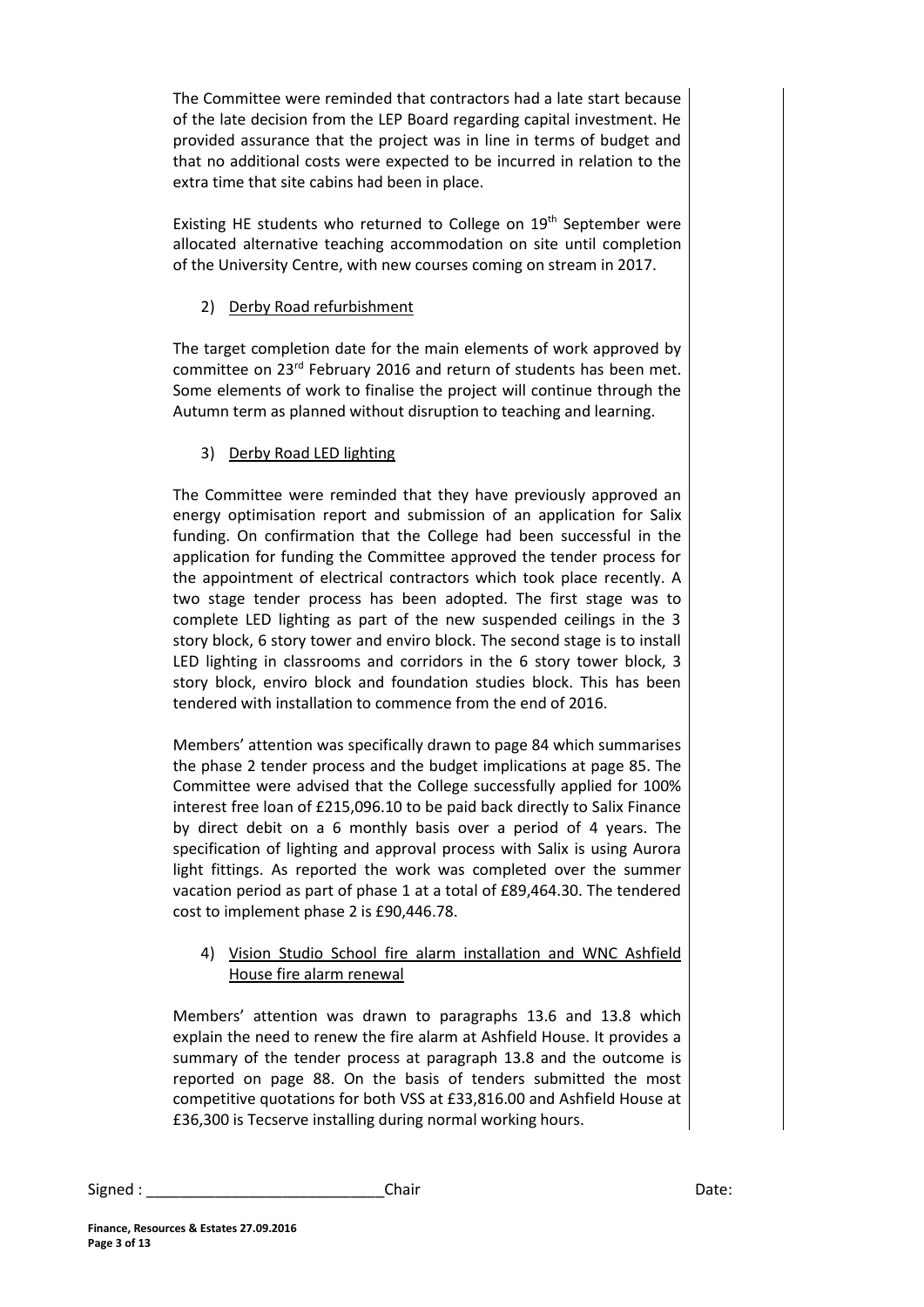It was confirmed that the tenders received were both within the original financial parameters agreed.

Installation of the alarm system for the Studio School is complete. Work was undertaken over the summer vacation to ensure completion prior to return of students. The replacement fire alarm system for the Ashfield House site will be undertaken over the winter term.

The Committee were advised that all teaching and learning at Ashfield Centre, Sutton in Ashfield has now been withdrawn as planned with a curriculum decant to Derby Road Campus and the Engineering Innovation Centre. This took place ready for the return of students in September 2016. Ashfield Centre is now a dormant site.

The Committee were advised that additional work is still required to fully accommodate the motor vehicle curriculum move from the Ashfield Centre, particularly in relation to storage. Further alterations will be required as part of the final solution for engineering. As an interim measure essential changes have been made to the workshop area to be ready for September 2016. This includes accommodating engines and lifts temporarily in shipping containers located on the carpark to enable more workshop teaching space to be provided. It was acknowledged that using shipping containers was not a long term solution. The estimated cost for a storage solution is the erection of a garage structure at a cost of circa £80,000 +VAT.

**Q/CH** The Committee questioned what the space utilisation figures were for the Engineering Centre. They challenged the senior team and indicated that they wanted greater clarity regarding whether the centre was operating at maximum utilisation in terms of space, they expressed the view that they do not wish to authorise additional expenditure to build storage if there is already space available in the building. They expressed the view that there needed to be careful and close monitoring of student numbers before making any further commitment to this building.

> The Executive Director Capital Projects and Estates advised that within the current building the College has maximised the workshop space for students and has given up storage as a compromise. It was agreed that the Executive Director Capital Projects and Estates would review utilisation and space available and then robustly assess whether additional capital investment is required.

**Q** The Committee questioned whether the College will continue to support NEETs at Ashfield. It was confirmed that NEET students are supported and have been integrated within the normal College curriculum. It was confirmed that staff will monitor how well they thrive in the new environment.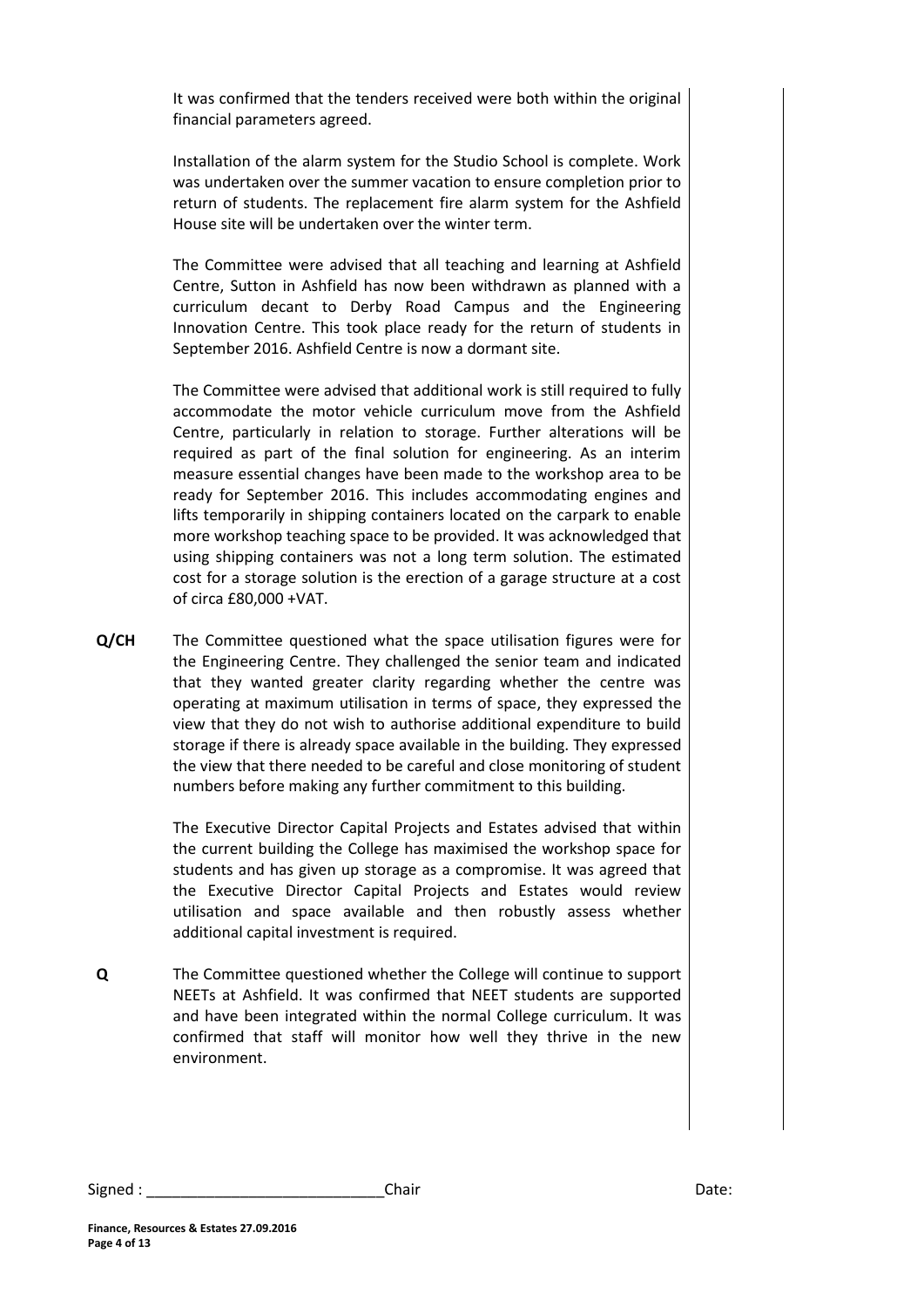As a result of the changes the College has not seen a reduction in student numbers. It was explained that student mentors at the Ashfield Centre have also moved to other College facilities and therefore students have seen a continuation of staff and support available.

- 5) Disposal strategy
- a) Acorn Way it was reported that the former motor vehicle maintenance workshops at Acorn Way, Oak Tree Business Park, Mansfield are sold subject to contract. The sale of Acorn Way forms part of the Colleges disposal strategy with the consolidation of Engineering to the new Engineering Innovation Centre at Sutton in Ashfield.
- b) VWS property portfolio the Committee were advised that the College has completed a break from a property in Wakefield operating as part of the VWS portfolio with effect from 7<sup>th</sup> July 2016. This completes all property transactions for VWS. The only VWS site retained as part of the College portfolio is the former Henry Boot Centre in Sheffield.
- As a general comment the Committee all agreed that the refurbishment works to the Derby Road site were looking incredibly good and they asked that their appreciation be passed on to appropriate staff. One question was raised by the Committee in relation to paragraph 8.13 and the reference to book stock being stored until installation. It was confirmed that installation has now been completed and all books are in place and available to students.

#### AGREED:

a) to note the contents of the report provided; and

b) following a tender process, approve the appointment of the electrical contractor for the installation of LED lighting using Aurora Fittings on the Derby Road campus at a tendered cost of circa £75,372 +VAT. In the 6 story tower block, 3 story block, enviro block and foundation studies block.

#### **16.55 INSURANCE AND RISK**

The Deputy Principal/Director of Finance introduced this item and confirmed that College group insurance is in place for 16/17. This is the second year of an agreement following the tender which commenced in 15/16. The College is insured by Zurich Insurance to provide cover against College risks for the 3 year period to the end of 17/18.

The total cost of cover for the College Group at £143,160.41 is some £1,739 (1.2%) lower than the previous year. However additional WIP insurance is offset by a reduction in cost of the motor policy due to fewer insurable vehicles. It was explained that the WIP insurance relates to the HE Centre. A standalone policy is in place in relation to terrorism. The cost for this in 15/16 was £6,300 and the cost in 16/17 is £8,250.

Signed : \_\_\_\_\_\_\_\_\_\_\_\_\_\_\_\_\_\_\_\_\_\_\_\_\_\_\_\_Chair Date:

**Q**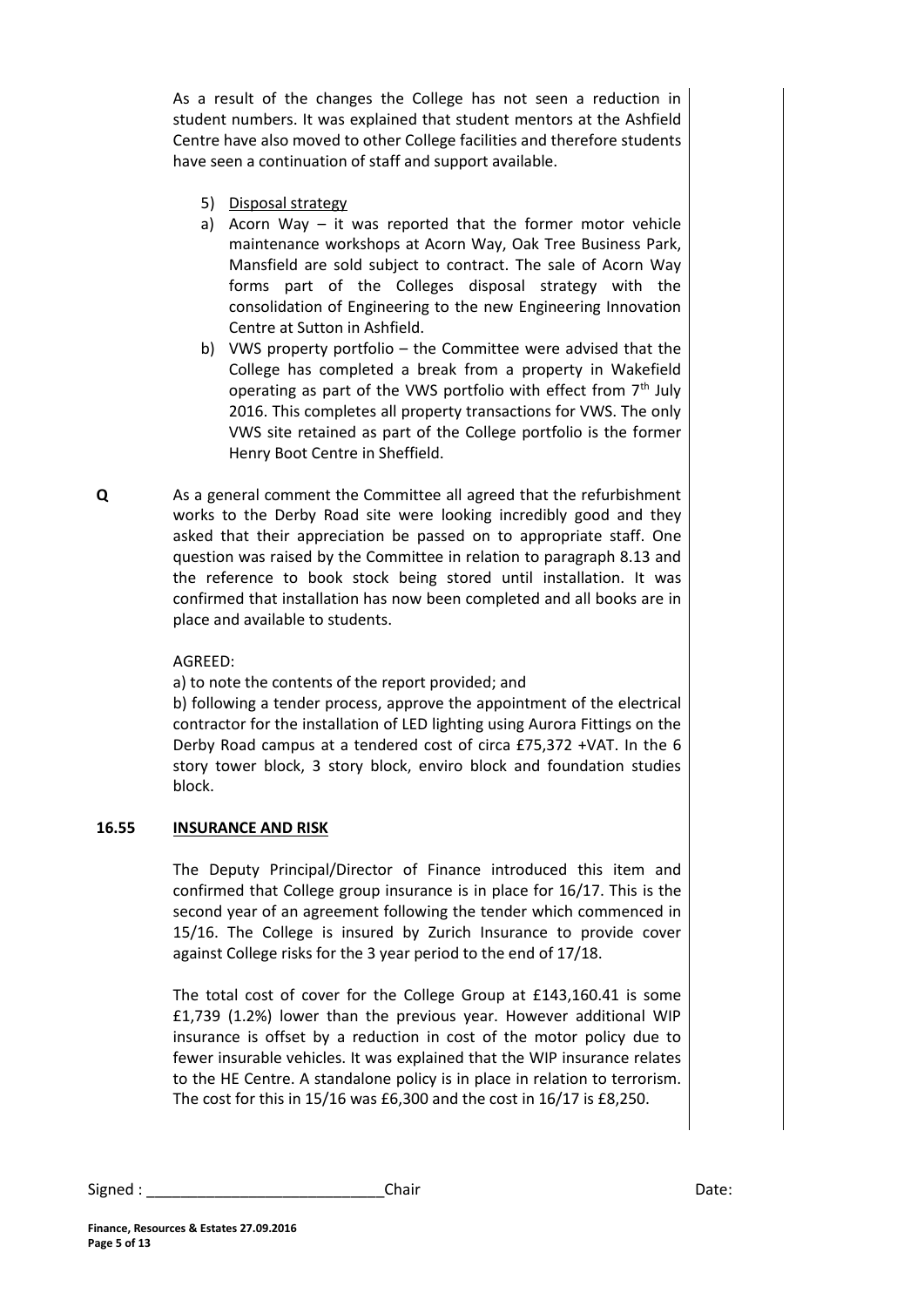He confirmed that the premium is generally competitive and covers all key aspects of insurance required. Members' attention was drawn to the schedule at page 11.

AGREED: to approve the insurance costs and extent of cover provided for the 2016/17 financial year.

#### **16.56 EMPLOYER RESPONSIVE REPORT**

Lesley Roberts and Steve Cressey introduced reports on two items the first was in relation to partner contracts and the second was in relation to strategic changes proposed.

In relation to partner contracts it was explained that at the beginning of the academic year there are always negotiations with partners and it is often a period of 'flux'. He drew members' attention to the table of partner contracts, the first page shows a combined position; the second page shows new contracts and third page shows carry forward activity. Items highlighted in yellow show increases proposed. He explained that the net reduction in contract changes overall is minimal. Key matters noted were:

- CILEX has decided to seek funding for new activity with a new prime funder for 16/17. This is due in the main to CILEX requiring training delivery premises nationally to drive efficiency in their business model. CILEX has sought a prime who can support this and who has more national presence. The College is currently negotiating the possible transfer of 105 continuing learners to the new prime funder.
- Amber Train has revisited their original profile to reflect anticipated employer need.
- RX Advisor, a very specialist and small provider in funded provision, has decided to focus exclusively on their commercial training and consultancy business in 16/17. It was explained that this is in the pharmaceutical industry and the impact on funds is minimal.
- London Hairdressing apprenticeship activity (LHAA) has revisited their original profiles and is being supported for the first time with 16-18 traineeships funded by the College EFA contract.

Members' attention was also drawn to the partner performance report where it was noted that it is predicted that the overall and timely achievement rates for apprenticeships will increase from the period 13 data set by the closure of the 15/16 contract, with the overall achievement rate reaching between 76%-77% and the timely achievement rate reaching between 67% and 69%. College direct delivery is predicted to end, with an overall achievement rate of 77% and a timely achievement rate of 69%, with all main contract types above the national rates.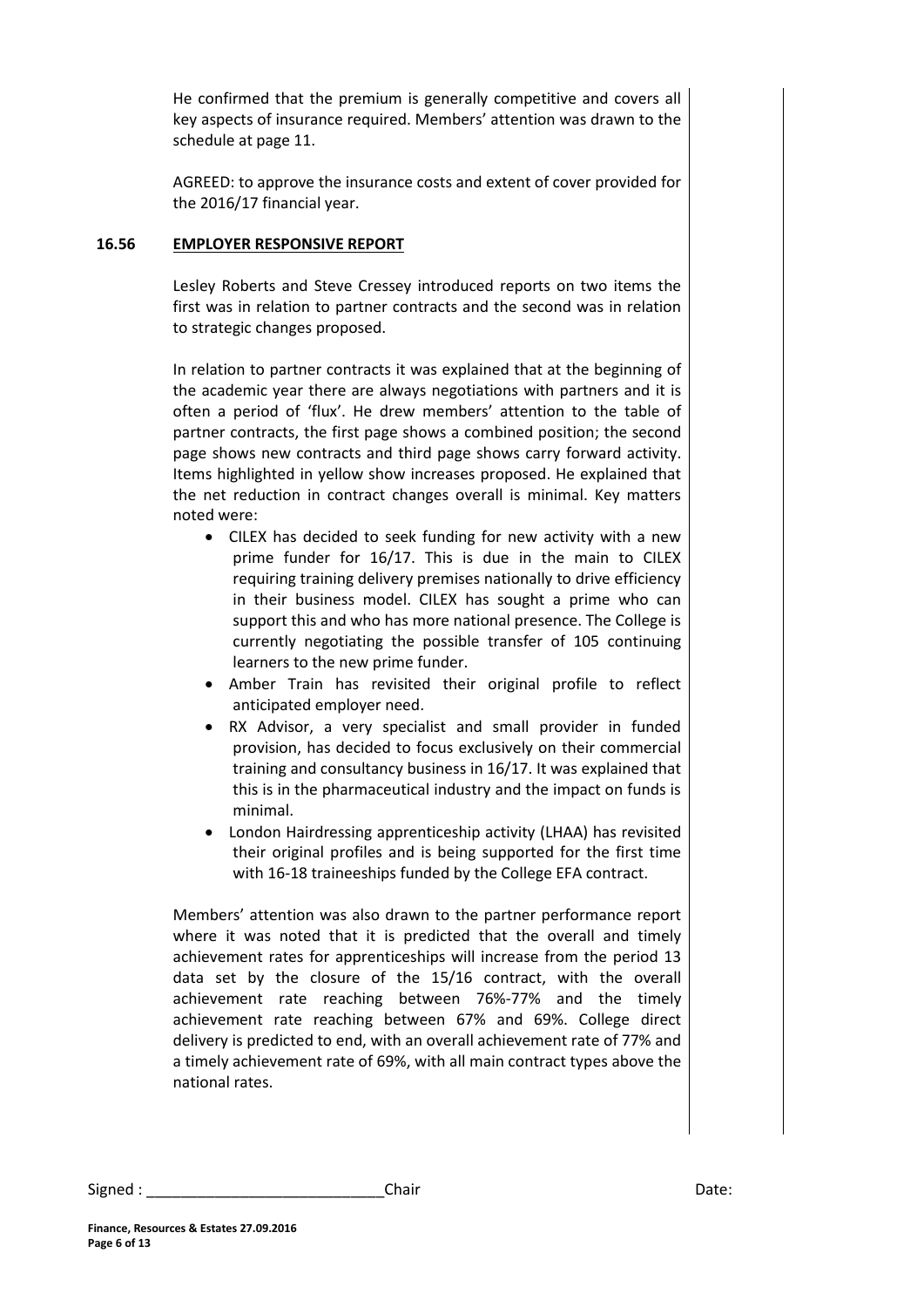Partnerships are likely to finish with an overall achievement rate of 76%, a timely achievement rate of 67% and with only 24+ overall achievement being slightly below the national rate. Work place learning is expected to increase slightly on the timely achievement outturn to 90%, with classroom based expected to remain the same as the position at period 13.

**Q** The Committee questioned whether there are mechanisms in place to spot partner quality issues early. Assurance was given that processes are in place and that there are regular partner reviews. In terms of instances where partners have gone in to liquidation it was explained that it is often because other primes and SFA contracts have allowed them to grow beyond their capacity.

> In terms of future changes it was explained that the intention is to add in an additional element to the due diligence assessments and this relates to the number of primes that partners work with. The view is that some primes are more effective and efficient than others and partners holding contracts with a greater number of primes often have capacity issues and the whole process is much more complex for them to manage which has been seen to have a negative impact.

> The Committee generally discussed timely success rates and their importance and the distinction between actual and timely statistics. It was confirmed that not being 'timely' has a funding impact which is important both to the College and to partners and that this negative financial impact can put a lot of pressure on everyone. In terms of an incentive it was explained that the College takes a 30% management fee from partners, however if partners are able to bring in qualifications on a timely basis then this management charge is reduced to 20%.

**Q** The Committee questioned whether there were any early warning milestones. It was confirmed that there are and that these are monitored during monthly visits to partners and contract monitoring reports. It was explained that College staff can see the progress of every learner with every partner and there are some known trigger points and statistics to watch for. The College also frontloads everything that involves an exam, this is to give sufficient time for any resists required and seek to avoid any potential for non-timely conclusion.

> It was confirmed that the College and partners are always trying to narrow the gap between overall and timely success rates and the objective is to see a maximum gap of 10%.

> The Committee were reminded that the quality performance data is also shared and reviewed by the Standards Committee who also look in depth at the quality assurance processes.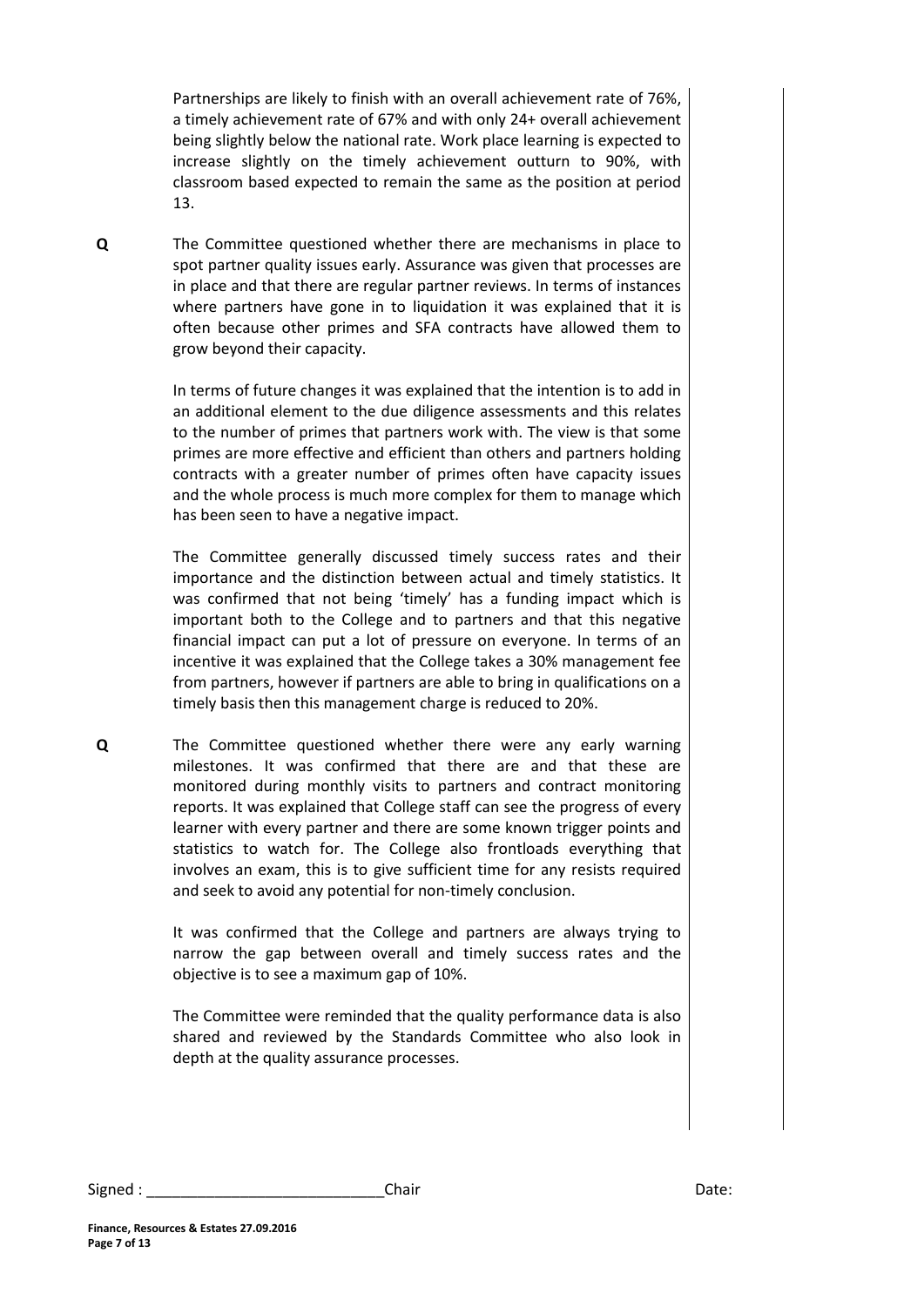|       | The Principal indicated that the report provided does not strip out<br>functional skills performance and that this needs to be a focus as College<br>apprenticeship statistics in relation to functional skills performance is<br>over the national average by 40%-50%. This is a real success and the<br>College has had to do a lot of work with partners to achieve this. It was<br>explained that partner performance regarding functional skills is<br>supporting direct College delivery which needs to be improved. Partners<br>are doing something right and the College needs to harness whatever<br>this is.                                                        |                |                 |
|-------|-------------------------------------------------------------------------------------------------------------------------------------------------------------------------------------------------------------------------------------------------------------------------------------------------------------------------------------------------------------------------------------------------------------------------------------------------------------------------------------------------------------------------------------------------------------------------------------------------------------------------------------------------------------------------------|----------------|-----------------|
|       | It was explained that the next set of partner reviews will take place at<br>the end of November 2016. The consequence of this is that there will be<br>no review of the schedule of contracts at the next meeting but there will<br>be a significant update in February 2017. It was explained that the<br>schedule of contracts takes the College up to the 31 <sup>st</sup> March as this is the<br>end of the agreed funding period provided so far.                                                                                                                                                                                                                       | <b>VP BDEE</b> | Feb 2017        |
|       | AGREED:<br>a) to note the update provided; and<br>b) agree contract variations proposed.                                                                                                                                                                                                                                                                                                                                                                                                                                                                                                                                                                                      |                |                 |
|       | Vision Business - Strategic Changes                                                                                                                                                                                                                                                                                                                                                                                                                                                                                                                                                                                                                                           |                |                 |
|       | For commercial sensitivity reasons it was agreed that discussions would<br>be recorded confidentially                                                                                                                                                                                                                                                                                                                                                                                                                                                                                                                                                                         |                |                 |
| 16.57 | <b>EMPLOYER FEEDBACK 2015/16 ANALYSIS</b>                                                                                                                                                                                                                                                                                                                                                                                                                                                                                                                                                                                                                                     |                |                 |
|       | The Deputy Principal/Finance Director introduced this report which was<br>prepared by the Director for Strategy and Innovations. He explained that<br>the employer survey results confirm what was already known in that the<br>sales team have been underperforming for some time. To address the<br>fact that only 69% of employers responded positively to 'communicating<br>with the sales team' changes have been made and some telesales staff<br>have been brought in with some very positive kick off signs evident. The<br>Committee indicated that for future reports they would find it useful to<br>have conversion rates reported detailing sales team activity. | <b>VP BDEE</b> | Each<br>meeting |
|       | The Committee were advised that the current sales team are being<br>heavily performance managed with changes being made to their focus<br>and the processes. In terms of the employer survey results the feedback<br>is correct for the service that the College did offer, however assurance<br>was given that this will be different under the new strategy and new<br>team.                                                                                                                                                                                                                                                                                                |                |                 |
|       | To monitor and hopefully evidence improvements for the first 6 months<br>there will be a dedicated member of staff taking weekly employer<br>surveys. This will allow the College to respond very quickly to any issues<br>identified.                                                                                                                                                                                                                                                                                                                                                                                                                                        |                |                 |
|       |                                                                                                                                                                                                                                                                                                                                                                                                                                                                                                                                                                                                                                                                               |                |                 |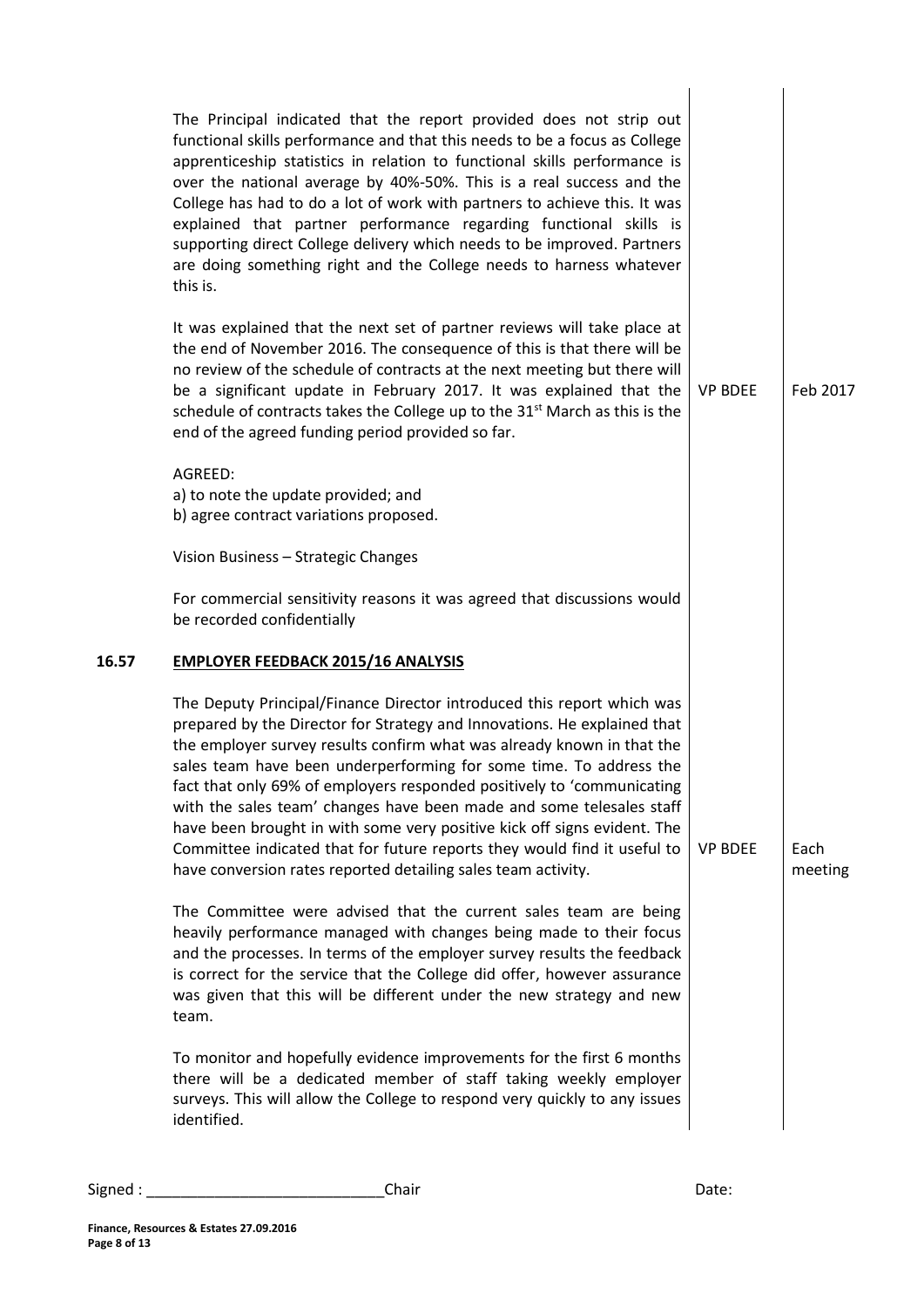AGREED: to note the update provided.

#### **16.58 ANNUAL REVIEW OF STANDING ORDERS**

The Clerk introduced this item and drew members' attention to very minor changes proposed, these are to reflect the fact that the Corporation no longer operates a Search Committee. The Committee all agreed that the changes were self-explanatory and were happy to recommend the amended document to the Board.

AGREED: to recommend that the Board approve the minor changes proposed to the standing orders.

#### **16.59 FRAUD & CORRUPTION LOG 15/16**

The Deputy Principal Director of Finance introduced the report and confirmed that this is considered by both this Committee and the Audit Committee. It provides a summary of activity which covers all College and all partners. He confirmed that the College works closely with internal auditors whenever required.

Key points noted were:

- The College carries out extensive work with its partner delivery programme and has included a section on anti-corruption within the terms of its standard partner delivery contract that has been the subject of legal advice and renewal.
- Internal audit acts on behalf of the Audit Committee in ensuring that College management has appropriate arrangements in place to deter, detect and investigate fraud. This role extends to provide adequate assurance to the Committee and is delivered through a risk based audit approach to determine a number of key matters as part of an annual programme of assurance.

Reactive cases of suspected fraud or irregularity in 15/16:

 During 15/16 the College did not receive any directly reported or alleged cases of fraud or irregularity. However, the College were asked in March 2016 to comment upon an investigative piece being pursued by the Guardian in relation to Sports Direct, based largely upon the payment of the national minimum wage. This enquiry also picked up on the numbers of apprentices that were being supported at Sports Direct (as this type of employment has a different level of national minimum wage). It was explained that the Colleges connection with Sports Direct was through Transline, Transline is a subcontractor to the College. The review showed that there were no issues of eligibility or irregularity, however the College has pulled away from contracts with Transline because of the reputational risk.

A closedown of reported items for 14/15: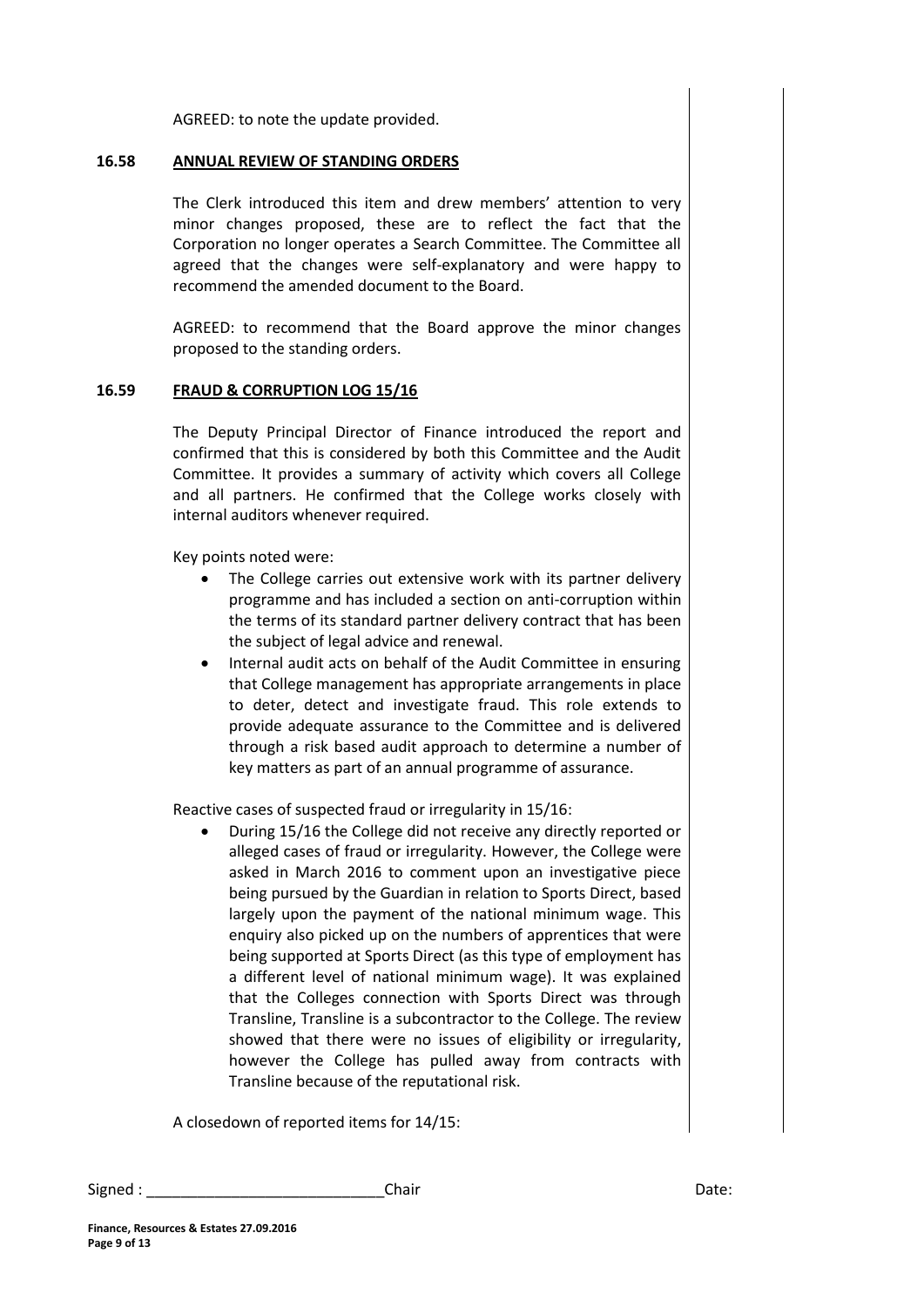- The Development Fund on  $26<sup>th</sup>$  June 2015 the College was notified of an allegation of potential irregularity regarding a partner named the Development Fund. The alleged potential irregularities included a fraudulent learner signature, contractor delivery capability, absence of assessment records, learner name similarity and centre approval withdrawal. Baker Tilly were appointed to investigate following a competitive tender process. After completion of the field work and final report dated  $10<sup>th</sup>$ August 2015 the investigation was closed down. The College is satisfied that funding had not been claimed inappropriately and was in line with the funding rules. Some minor adjustments were made to the individual learner record of just over £12,000. The funding agency were notified of the outcomes as were the College Audit Committee. The closing of this investigation has been formally confirmed by The Skills Funding Agency and no further action is expected with regard to College provision.
- Harrow International Business School (HIBS) there was alleged potential irregularity which included claims for exited learners, concerns about learner employment status, fabrication of evidence and falsification of test results. The investigation has been completed and aside from what has been concluded to be an isolated incident, where one learner had left their employment but remained on the programme, there was little or no evidence to support the allegations raised. Funds amounting to just over £6,000 were removed from the College funding claim in relation to the findings of the investigation. Again the investigation outcome has been reported to the Skills Funding Agency and they are satisfied that no further action is required.

Members' attention was drawn to section 25 of the report and the key priorities for 2016. Of particular note is the potential for invoice fraud and the changes made to the Colleges processes, these are expected to be sufficiently robust to ensure that fraudulent attempts cannot be replicated. He confirmed that there are sector bulletins sharing examples of fraud attempts and these continue to raise awareness. In terms of the College no significant attempts in relation to cyber fraud have been identified. It was confirmed that the fraud risk register is regularly reviewed and presented to the Audit Committee.

AGREED:

a) to note the 2015/16 annual fraud and corruption report; and b) note the content of the current fraud risk register.

#### **16.60 MANAGEMENT ACCOUNTS (DRAFT) TO 31ST JULY 2016**

The Deputy Principal/Director of Finance introduced this report and he described it as an early draft. In terms of preparation the team are not being helped this year by the changes made to the finance systems in August. In terms of the system, it is now operating stably but there are some speed issues to improve.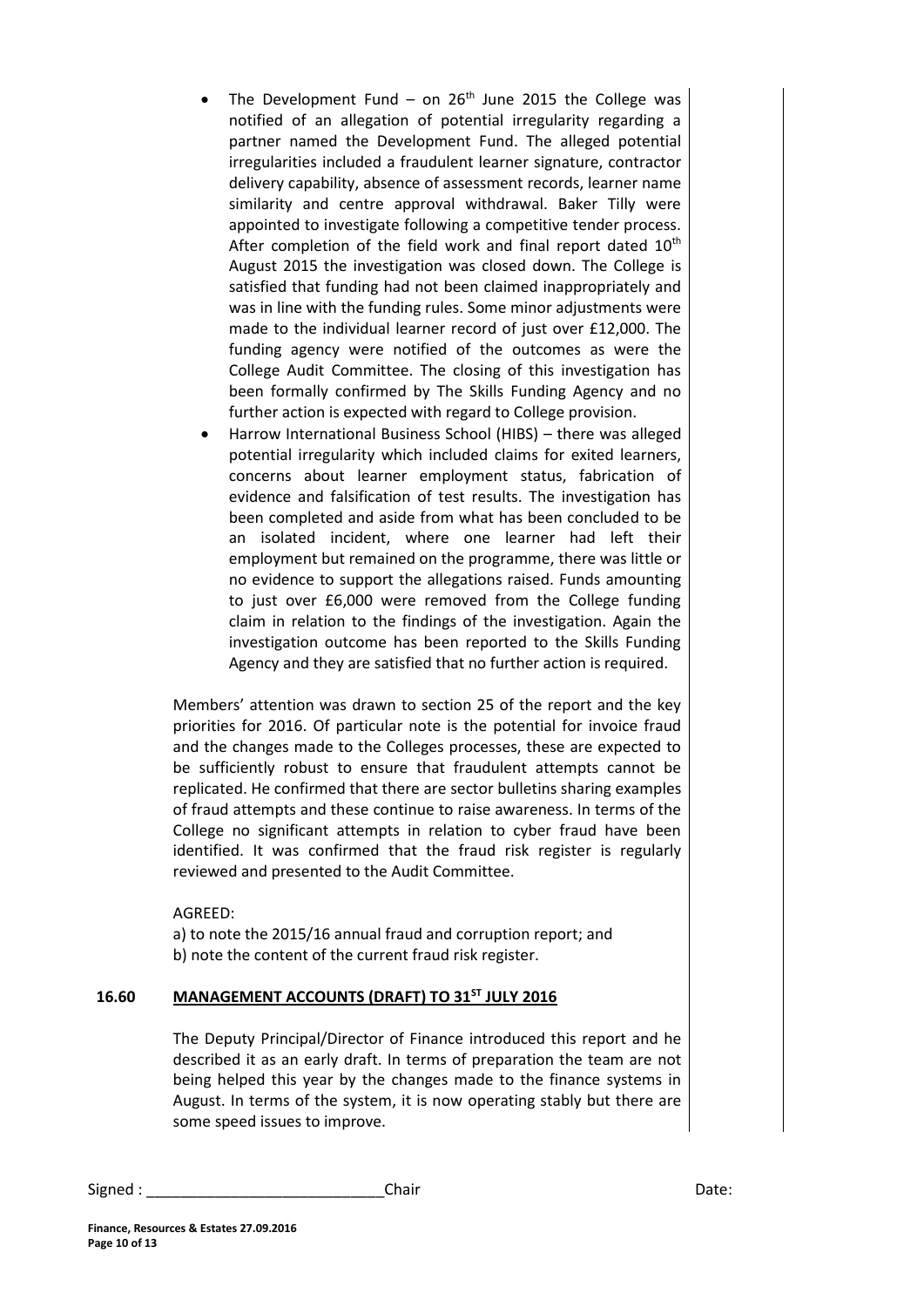He advised that the College has also been selected to participate in an ILR audit. KPMG were appointed on behalf of funders and they have carried out their onsite work this week and as a consequence the finance team are slightly behind where they would normally be in terms of yearend conclusion at this point in the year.

Key matters brought to members attention were:

- As reported to the Board during the year the financial year has been one of contrast between the College struggling to meet its own delivery targets within the apprenticeship programme and BKSB, one of the colleges full cost provision areas surging ahead and producing another record year.
- In contrast to the 14/15 financial year 15/16 sees a year with no material contribution from the wind down of VWS. In 14/15 the company contributed £400k through its property exit programmes, largely through release of provisions.
- The College performance has been hit by the performance of its own apprenticeships and work related training programme. Whilst partner performance has been strong the College will be more than £1million adrift of the College contribution target for work related training and the area will see significant changes in order to position itself to grow in to the future apprenticeship reform opportunities.
- The overall income for the group will be in the range of £50.8million (14/15 was £58.5million) following a year without any ESF activity. In 14/15 the ESF programme contributed almost £7million to the group income position.
- The overall group operating profit for the year of £875k is lower than the £1,751k earned in 14/15 due to the reasons already explained.
- Whilst the outcomes of the FRS 102 pensions disclosure evaluation (FRS 17) has been provided to the College, the entries have not yet been posted as we await the final format determined under the move to revised reporting under FRS 102. However, the long term deficit in the scheme has got considerably higher (from £14.7million to £23million) due to changes in the long term bond yields used to calculate the discount rate. The triannual scheme review is due at the end of this academic year and this could lead to more significant changes.
- College group pay costs of £25.5million are some £300k lower than the previous year, driven by lower costs in College following a weaker recruitment of 16-18 learners in the year. This weaker recruitment has a knock on impact to the allocation levels for this programme in 16/17.
- Whilst the performance in 15/16 will be weaker than 14/15 the group remains in a strong and healthy position delivering an operating surplus and must continue to build on this for 16/17.

Signed : \_\_\_\_\_\_\_\_\_\_\_\_\_\_\_\_\_\_\_\_\_\_\_\_\_\_\_\_Chair Date: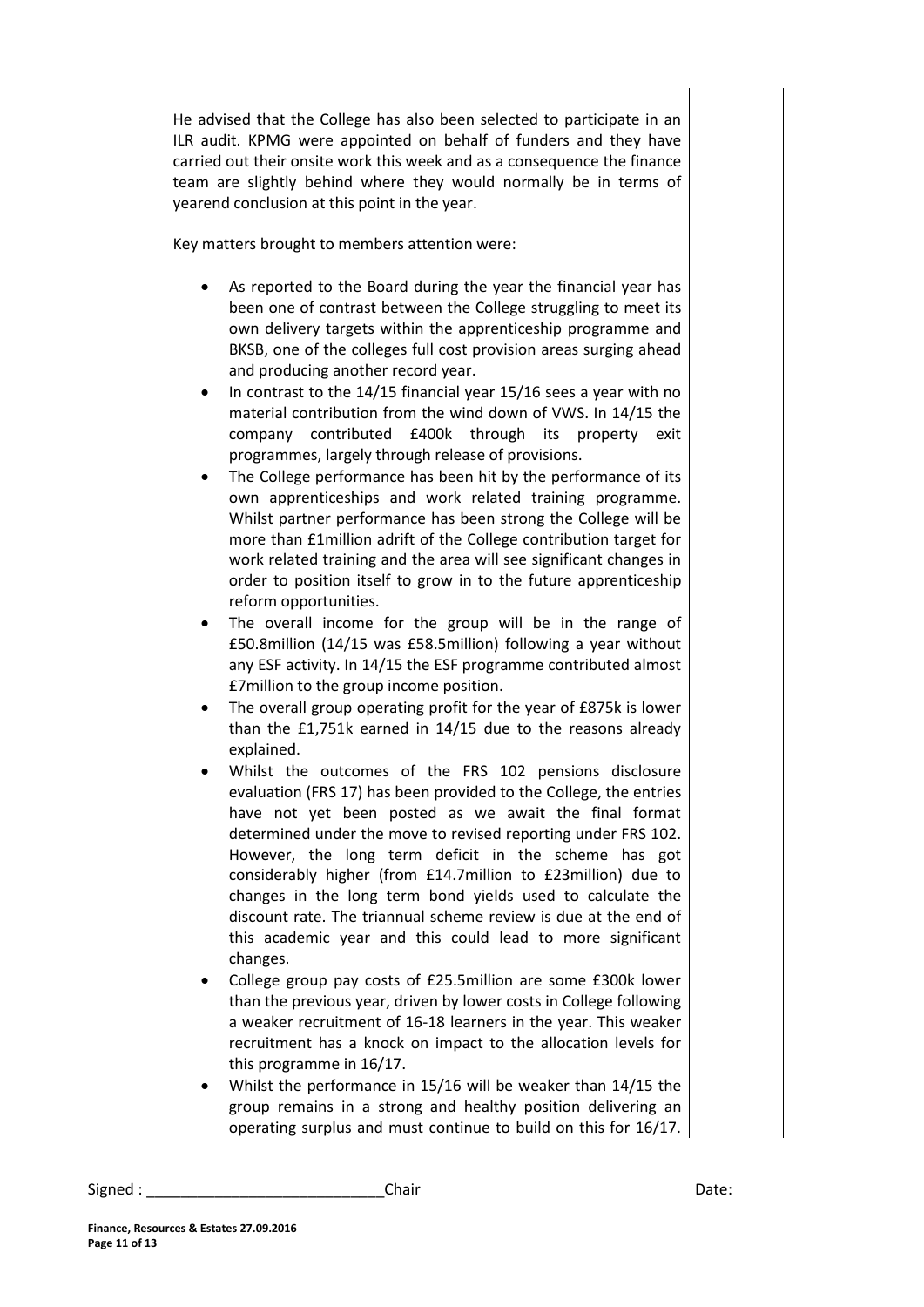|       | Reserves levels will be above covenant levels on the balance<br>sheet which remains an important performance indicator in the<br>current climate. He explained that changes in the treatment<br>rules will have an impact on reserves, this particularly relates to<br>the calculation of untaken holiday as a debt. The impact of this<br>to College is circa £700k.                                                                                                                                                                                                                                                                                                                                                                                                                                                                                                                                                                                                                                                                                                                                                                                                                                                                                                                                                                                                                                                |                     |                  |
|-------|----------------------------------------------------------------------------------------------------------------------------------------------------------------------------------------------------------------------------------------------------------------------------------------------------------------------------------------------------------------------------------------------------------------------------------------------------------------------------------------------------------------------------------------------------------------------------------------------------------------------------------------------------------------------------------------------------------------------------------------------------------------------------------------------------------------------------------------------------------------------------------------------------------------------------------------------------------------------------------------------------------------------------------------------------------------------------------------------------------------------------------------------------------------------------------------------------------------------------------------------------------------------------------------------------------------------------------------------------------------------------------------------------------------------|---------------------|------------------|
|       | The Committee indicated that in terms of final reporting they would<br>want to see a specific sheet which compares actual against budgeted<br>performance for 2015/16.                                                                                                                                                                                                                                                                                                                                                                                                                                                                                                                                                                                                                                                                                                                                                                                                                                                                                                                                                                                                                                                                                                                                                                                                                                               | Director<br>Finance | November<br>2016 |
|       | The performance of BKSB which is the Colleges primary source of<br>٠<br>full cost income deserves specific mention as both turnover of<br>£3.2million and operating profit of £1.5million have exceeded<br>target and set another new record for the business. The<br>company still needs to consolidate the operations of BKSB India<br>for 15/16 which will generate a small loss but this will not<br>detract away from the performance delivered by the team.<br>Group borrowing on the balance sheet date will be<br>$\bullet$<br>£15.522million (in 13/14 this was £16.261million) as the College<br>has begun the repayment of its long term debts. No access has<br>been taken from the £3million facility provided for the HE Centre<br>as the College seeks to utilise working capital and reserves to<br>minimise borrowing. The important debt/income ratio will be<br>around 30.5% at the balance sheet date. It was explained that<br>anything above 40% is seen as a cause for concern in the sector.<br>The Committee in discussing the performance of BKSB indicated that it<br>was very important that there is clarity regarding the fact that BKSB is<br>part of the Colleges commercial offering and is an example of income<br>diversification. It was acknowledged that the College is judged at group<br>level and this is the most important indicator of performance and<br>profitability. |                     |                  |
|       | AGREED: to note the content of the draft yearend management accounts<br>presented.                                                                                                                                                                                                                                                                                                                                                                                                                                                                                                                                                                                                                                                                                                                                                                                                                                                                                                                                                                                                                                                                                                                                                                                                                                                                                                                                   |                     |                  |
| 16.61 | TREASURY MANAGEMENT POLICY AND PERFORMANCE                                                                                                                                                                                                                                                                                                                                                                                                                                                                                                                                                                                                                                                                                                                                                                                                                                                                                                                                                                                                                                                                                                                                                                                                                                                                                                                                                                           |                     |                  |
|       | The Deputy Principal/Director of Finance introduced this item and<br>confirmed that the financial year has continued to see interest rate<br>returns at historically low levels and, following the vote to leave the<br>European Union in June 2016 the bank of England reduced further its<br>base rate to 0.25% from 0.5% and made further liquidity available to<br>banks to secure capital levels. In turn this has had a knock impact to<br>deposit levels which have weakened further from a low base.                                                                                                                                                                                                                                                                                                                                                                                                                                                                                                                                                                                                                                                                                                                                                                                                                                                                                                         |                     |                  |
|       | From 14 <sup>th</sup> April 2013 the College and its subsidiaries have<br>$\bullet$<br>received 0.5% on cleared current account credit balances in line<br>with the loan tender offer from Lloyds.                                                                                                                                                                                                                                                                                                                                                                                                                                                                                                                                                                                                                                                                                                                                                                                                                                                                                                                                                                                                                                                                                                                                                                                                                   |                     |                  |